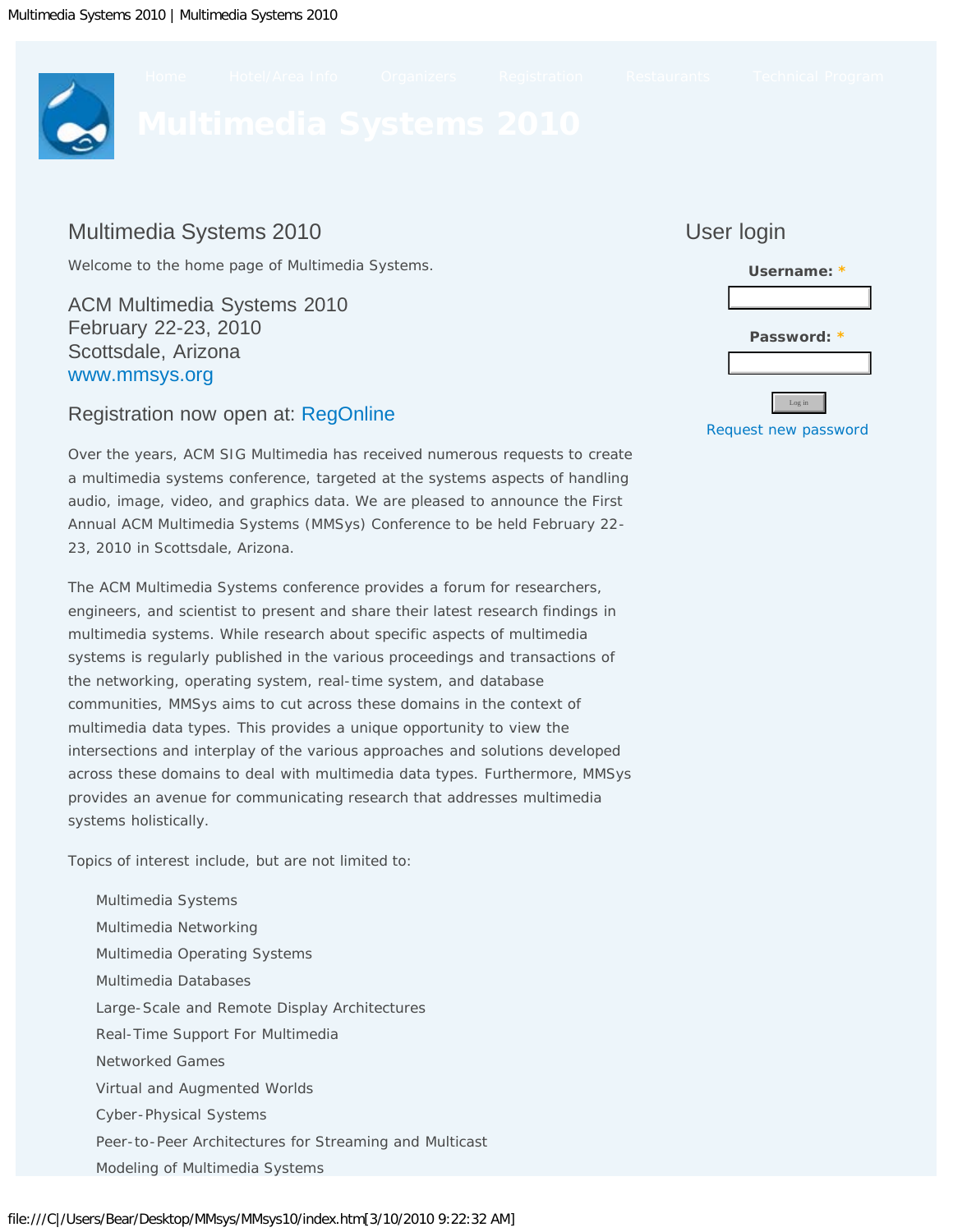Multimedia Interfaces Multimedia Middleware and Toolkits Multimedia Programming Languages Cloud-based Multimedia Processing Multi-core Support for Multimedia Mobile Multimedia Systems 3D and Multiview Streaming

Original papers on emerging and traditional areas of multimedia systems are sought. All submissions should not currently be under review in another venue and should be prepared using the standard double-column ACM proceedings style format. Papers should be a maximum of 12 pages in length. Short papers (3-6 pages) are also encouraged and will be evaluated for inclusion in a shortpaper track.

Papers should be clearly motivated by themes and issues raised primarily in the context of multimedia applications and data types such as:

Continuity of media over time Scalability of systems to support multimedia data Adaptation of media to support real-time requirements

In addition to the refereed paper publication, there will be two unique aspects of the Multimedia Systems Conference:

Multimedia Systems will have an archival site for all its conferences. Each paper will have a blog area that will allow people with questions and comments (moderated) about a paper to be consolidated over time. We hope this will provide a service to the entire community to allow people to come up to speed more quickly about papers that have appeared at Multimedia Systems.

To help facilitate the sharing and common use of data and software, we will be having a software / data archive track that, as part of the publication process, will result in a copy of the software or data archive in the Multimedia Systems web site. This will allow researchers to more quickly converge on common data sets for comparisons.

#### Important Dates:

September 25, 2009 - Full Paper Submission Deadline [Link to paper submission page at EDAS.](javascript:if(confirm()

November 10, 2009 - Notification of Acceptance December 15, 2009 - Final Paper Due February 22, 2010 - Conference

## Sponsored by ACM SIGMM; In-cooperation with SIGCOMM and SIGOPS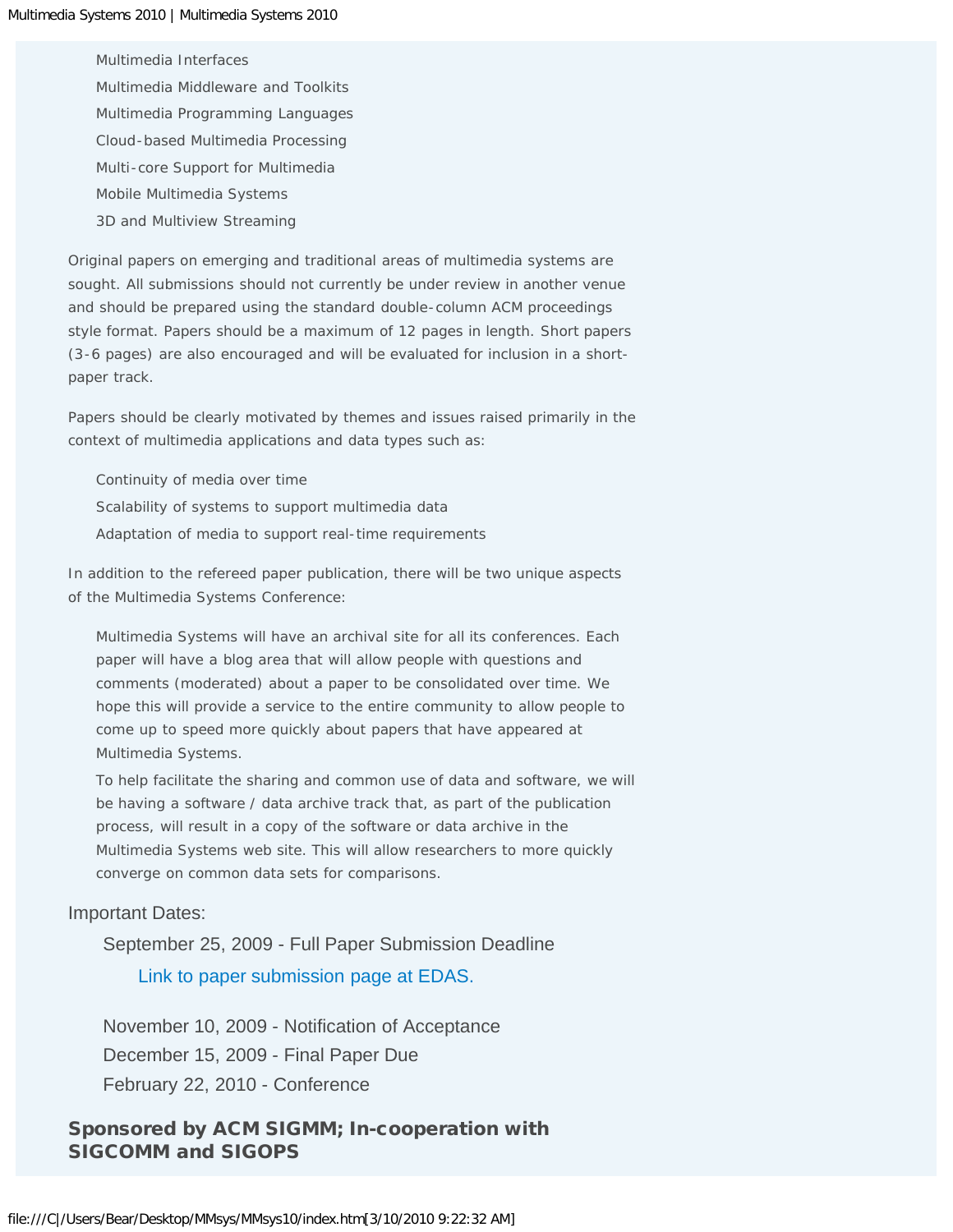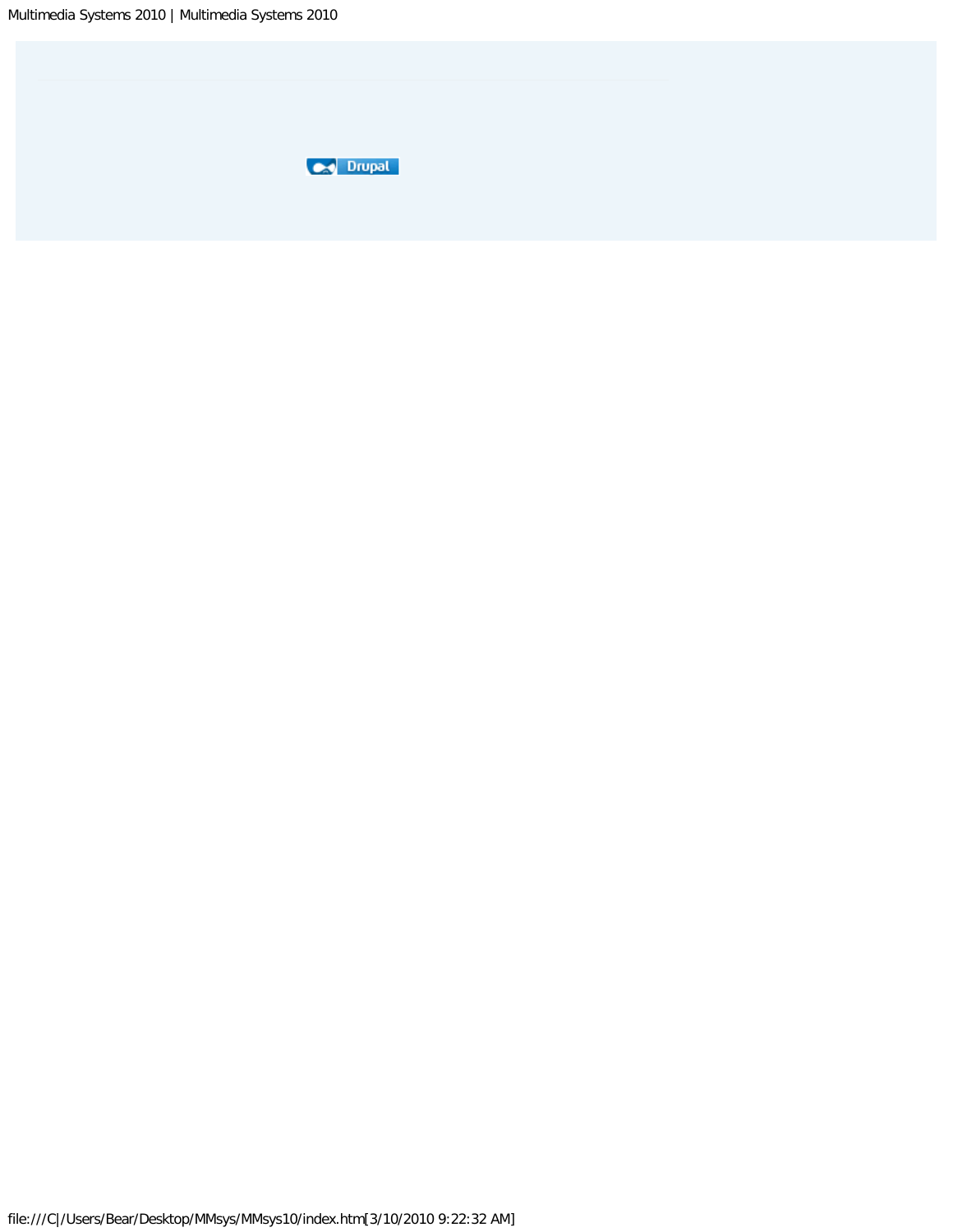<span id="page-3-0"></span>

**Drupal**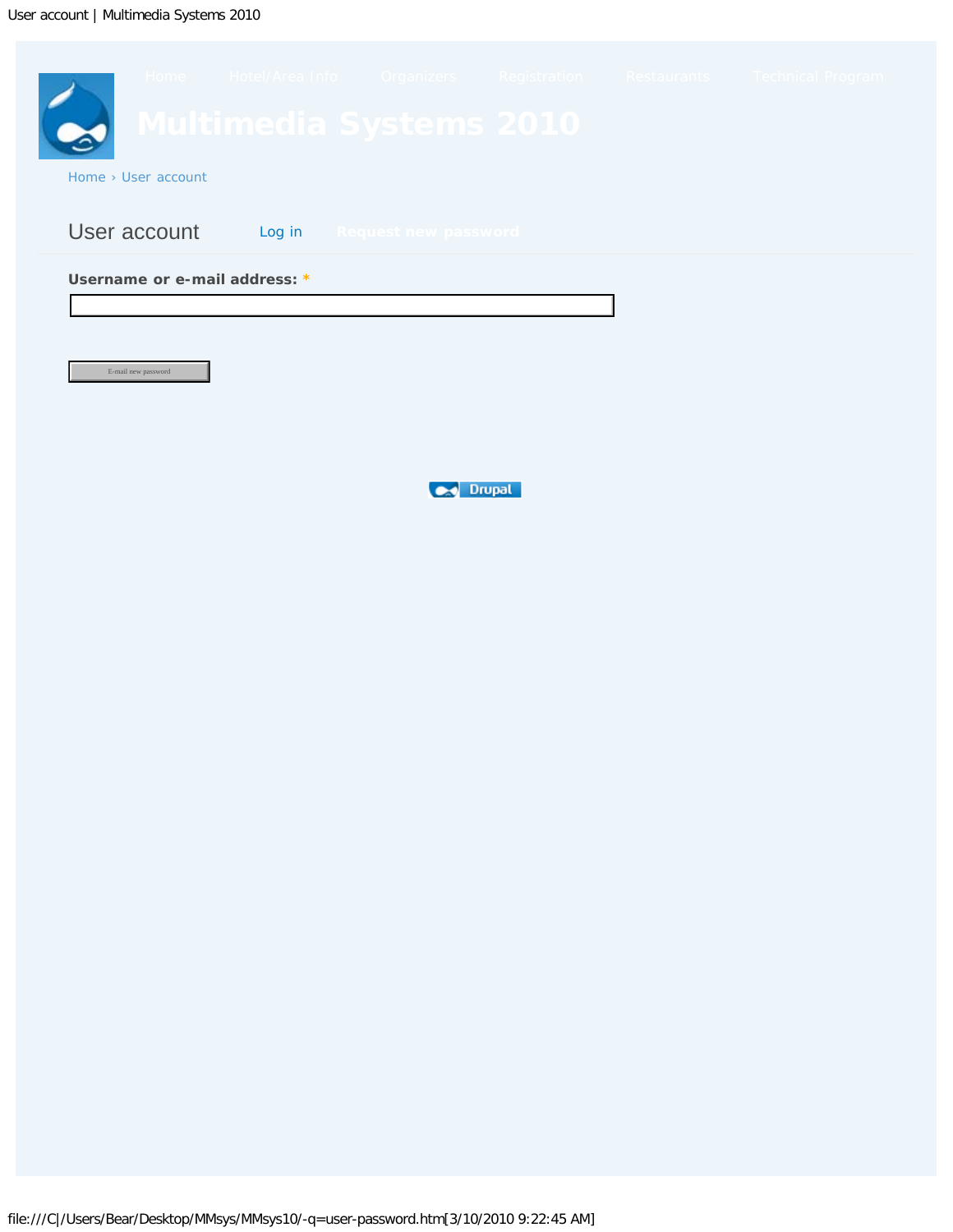<span id="page-4-0"></span>

# Multimedia Systems 2010

Welcome to the home page of Multimedia Systems.

ACM Multimedia Systems 2010 February 22-23, 2010 Scottsdale, Arizona [www.mmsys.org](#page-0-0)

## Registration now open at: [RegOnline](javascript:if(confirm()

Over the years, ACM SIG Multimedia has received numerous requests to create a multimedia systems conference, targeted at the systems aspects of handling audio, image, video, and graphics data. We are pleased to announce the First Annual ACM Multimedia Systems (MMSys) Conference to be held February 22- 23, 2010 in Scottsdale, Arizona.

The ACM Multimedia Systems conference provides a forum for researchers, engineers, and scientist to present and share their latest research findings in multimedia systems. While research about specific aspects of multimedia systems is regularly published in the various proceedings and transactions of the networking, operating system, real-time system, and database communities, MMSys aims to cut across these domains in the context of multimedia data types. This provides a unique opportunity to view the intersections and interplay of the various approaches and solutions developed across these domains to deal with multimedia data types. Furthermore, MMSys provides an avenue for communicating research that addresses multimedia systems holistically.

Topics of interest include, but are not limited to:

Multimedia Systems Multimedia Networking Multimedia Operating Systems Multimedia Databases Large-Scale and Remote Display Architectures Real-Time Support For Multimedia Networked Games Virtual and Augmented Worlds Cyber-Physical Systems Peer-to-Peer Architectures for Streaming and Multicast Modeling of Multimedia Systems

# User login **Username: \***

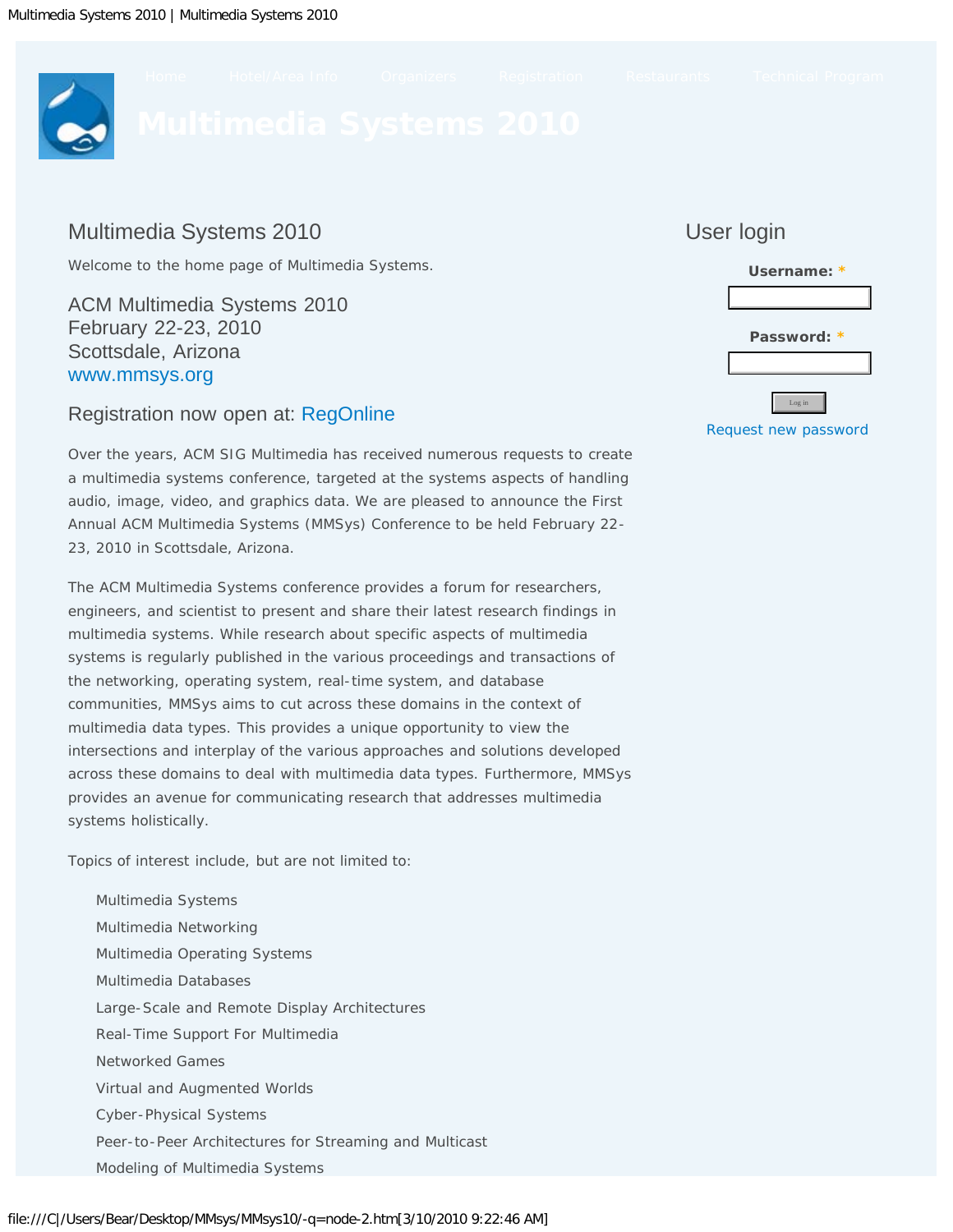Multimedia Interfaces Multimedia Middleware and Toolkits Multimedia Programming Languages Cloud-based Multimedia Processing Multi-core Support for Multimedia Mobile Multimedia Systems 3D and Multiview Streaming

Original papers on emerging and traditional areas of multimedia systems are sought. All submissions should not currently be under review in another venue and should be prepared using the standard double-column ACM proceedings style format. Papers should be a maximum of 12 pages in length. Short papers (3-6 pages) are also encouraged and will be evaluated for inclusion in a shortpaper track.

Papers should be clearly motivated by themes and issues raised primarily in the context of multimedia applications and data types such as:

Continuity of media over time Scalability of systems to support multimedia data Adaptation of media to support real-time requirements

In addition to the refereed paper publication, there will be two unique aspects of the Multimedia Systems Conference:

Multimedia Systems will have an archival site for all its conferences. Each paper will have a blog area that will allow people with questions and comments (moderated) about a paper to be consolidated over time. We hope this will provide a service to the entire community to allow people to come up to speed more quickly about papers that have appeared at Multimedia Systems.

To help facilitate the sharing and common use of data and software, we will be having a software / data archive track that, as part of the publication process, will result in a copy of the software or data archive in the Multimedia Systems web site. This will allow researchers to more quickly converge on common data sets for comparisons.

#### Important Dates:

September 25, 2009 - Full Paper Submission Deadline [Link to paper submission page at EDAS.](javascript:if(confirm()

November 10, 2009 - Notification of Acceptance December 15, 2009 - Final Paper Due February 22, 2010 - Conference

## Sponsored by ACM SIGMM; In-cooperation with SIGCOMM and SIGOPS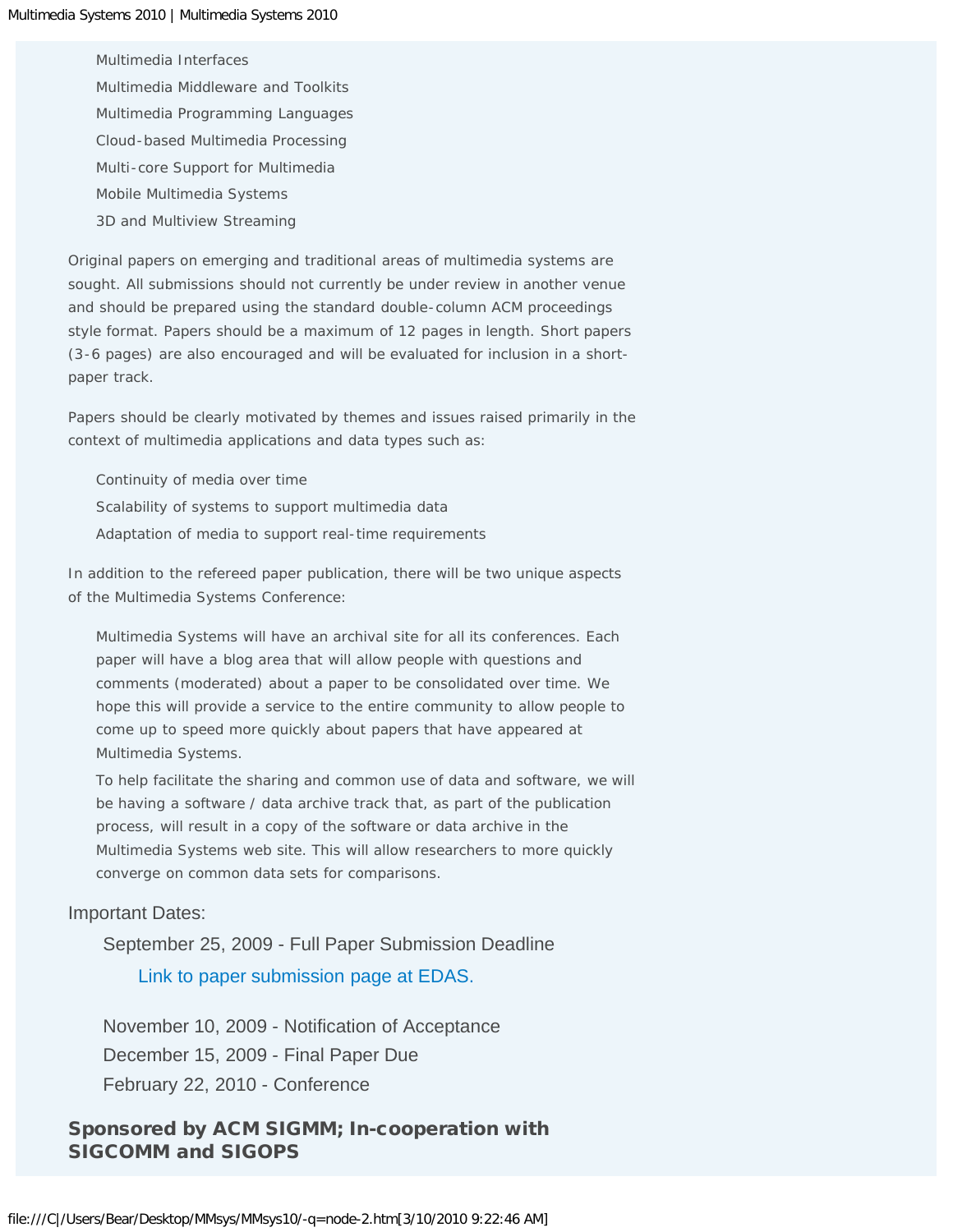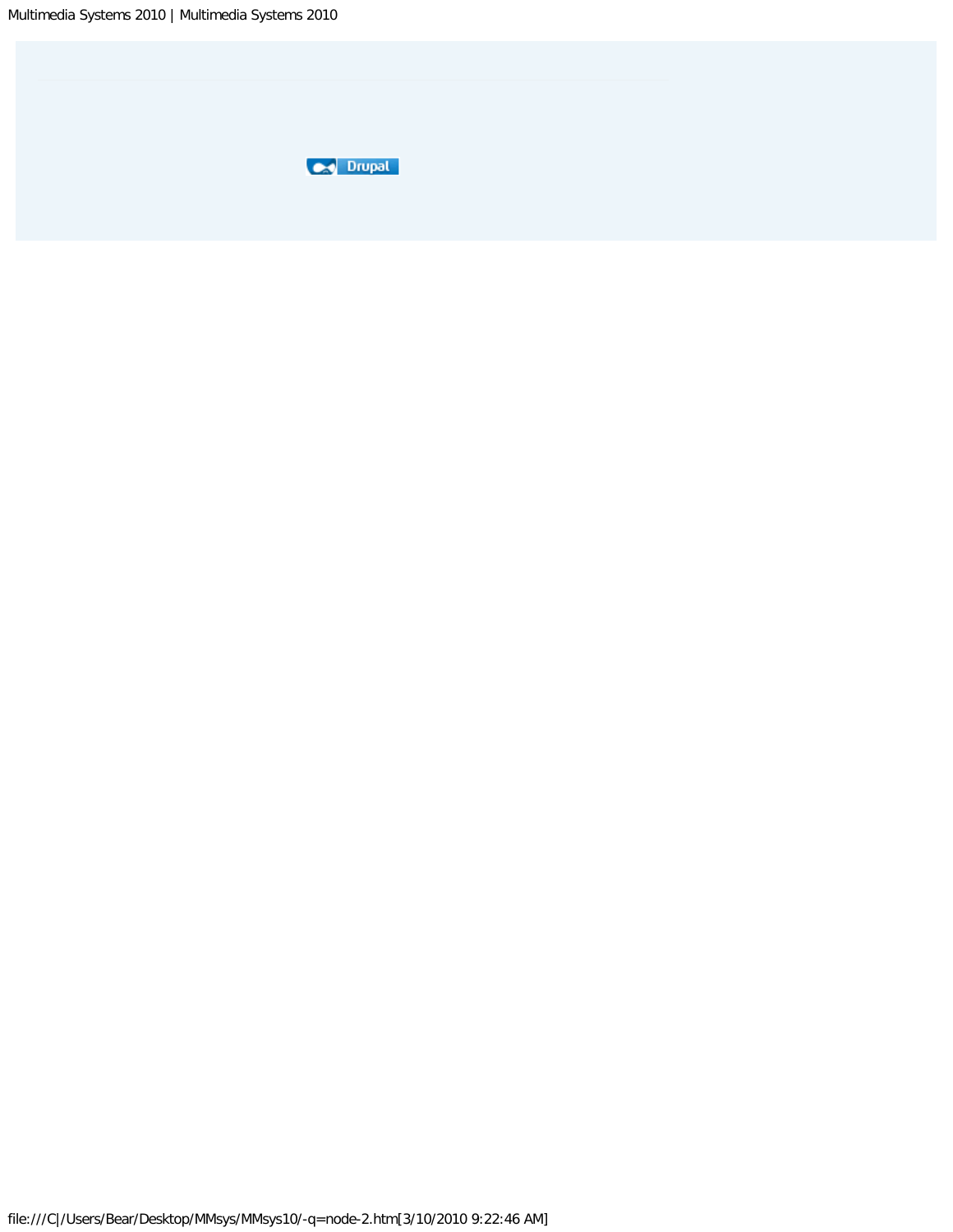<span id="page-7-0"></span>

# Hotel Info

## MMSys 2010 will be held at the [Scottsdale Marriott Suites Old Town](javascript:if(confirm(), February 22-23, 2010.

# User login





## Address

[Scottsdale Marriott Suites Old Town](javascript:if(confirm() 7325 East 3rd Avenue Scottsdale, Arizona 85251 [Map](javascript:if(confirm() Toll-free reservations: (888) 236-2427 Tel: (480) 945-1550 Fax: (480) 945-2005

# **Transportation**

Air travel: The closest airport is Phoenix Sky Harbor (PHX), located approximately 12 miles away.

Ground transportation: The hotel does not provide shuttle service directly: however, taxis may be hired at the airport without a reservation. Taxi fare is estimated at \$35.

Driving directions: From Sky Harbor International, exit airport onto 44th Street North. Turn right (east) on Indian School Road to Scottsdale Road. Turn left on Scottsdale, take 1st right onto Third Avenue. Hotel is on the right, next to Wells Fargo bank.

# Hotel Accommodations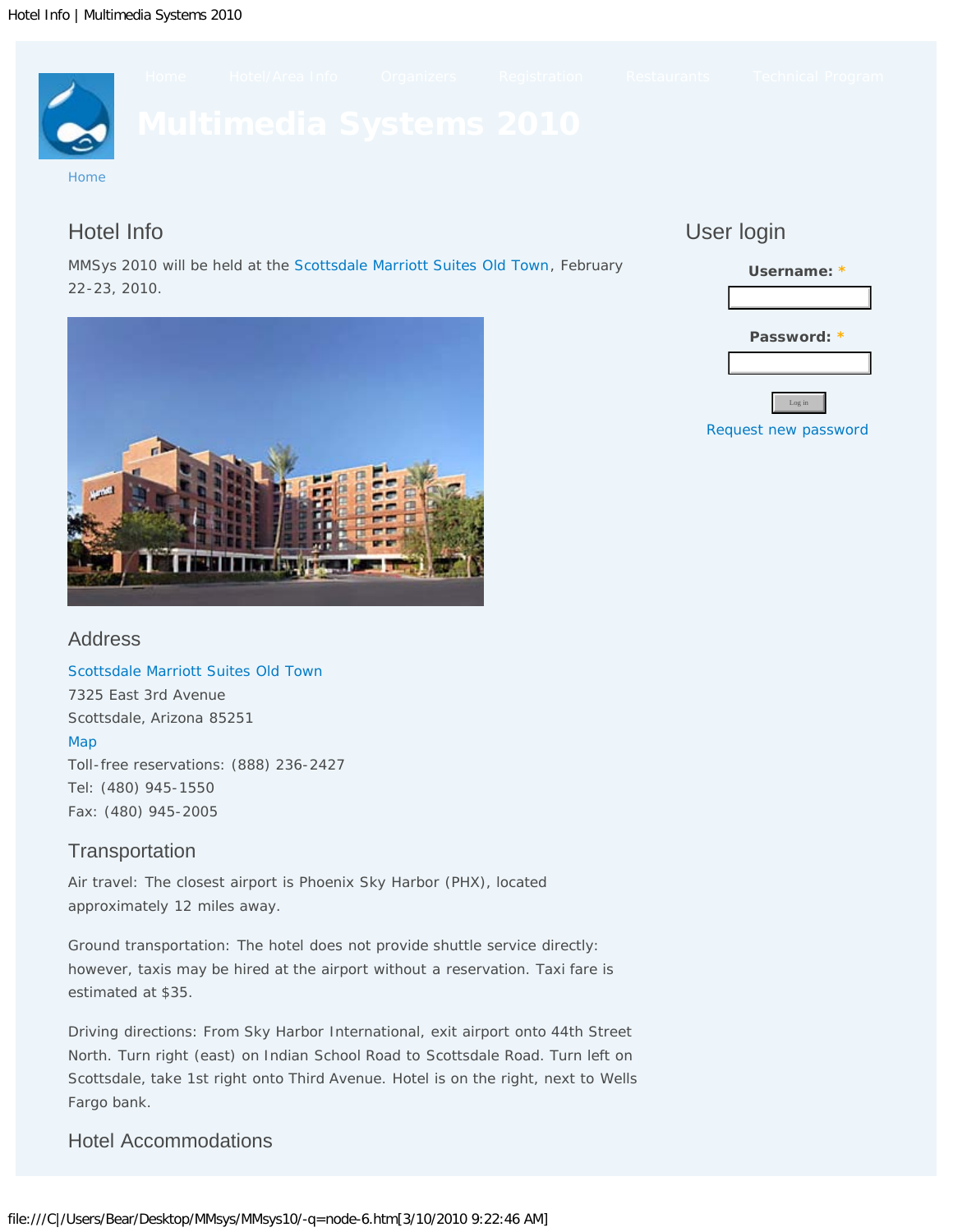#### Room features:

Each room is a one-bedroom suite (including separate living room) with balcony. At the time of reservation, you will be able to choose whether you prefer one king bed or two double beds.

There is a wet bar, refrigerator, and coffee maker in every room with microwaves available upon request.

Wireless internet service in the guest room is included in the conference registration rate. Wireless internet service will also be available in the meeting rooms.

Hotel features:

Heated outdoor pool and whirlpool On-site fitness center

Rate & Reservations:

The room rate is \$169.00 per night (not including tax)

This conference rate is valid for stays between February 18th – February 25th.

The cutoff date for reservations at the conference rate is January 25, 2010.

# The Mariott on-line reservation system is not correctly recognize the booking code and/or availability at the hotel. Attendees are advised to reserve rooms via telephone.

To reserve via telephone, use booking code ACMACMA or reference "ACM MMSYS 2010." In the USA or Canada, call 1-888-236-2427. Marriott's worldwide reservation telephone numbers can be found at: [https://www.marriott.com/reservation/worldnum.mi](javascript:if(confirm()

A credit card is needed to secure the reservation. Visa, Mastercard, Discover, and American Express are accepted. Check in time is 16:00; Check out time is 12:00

Cancellation:

To avoid a one night's room and tax charge, reservations must be canceled at least 24 hours prior to scheduled arrival.

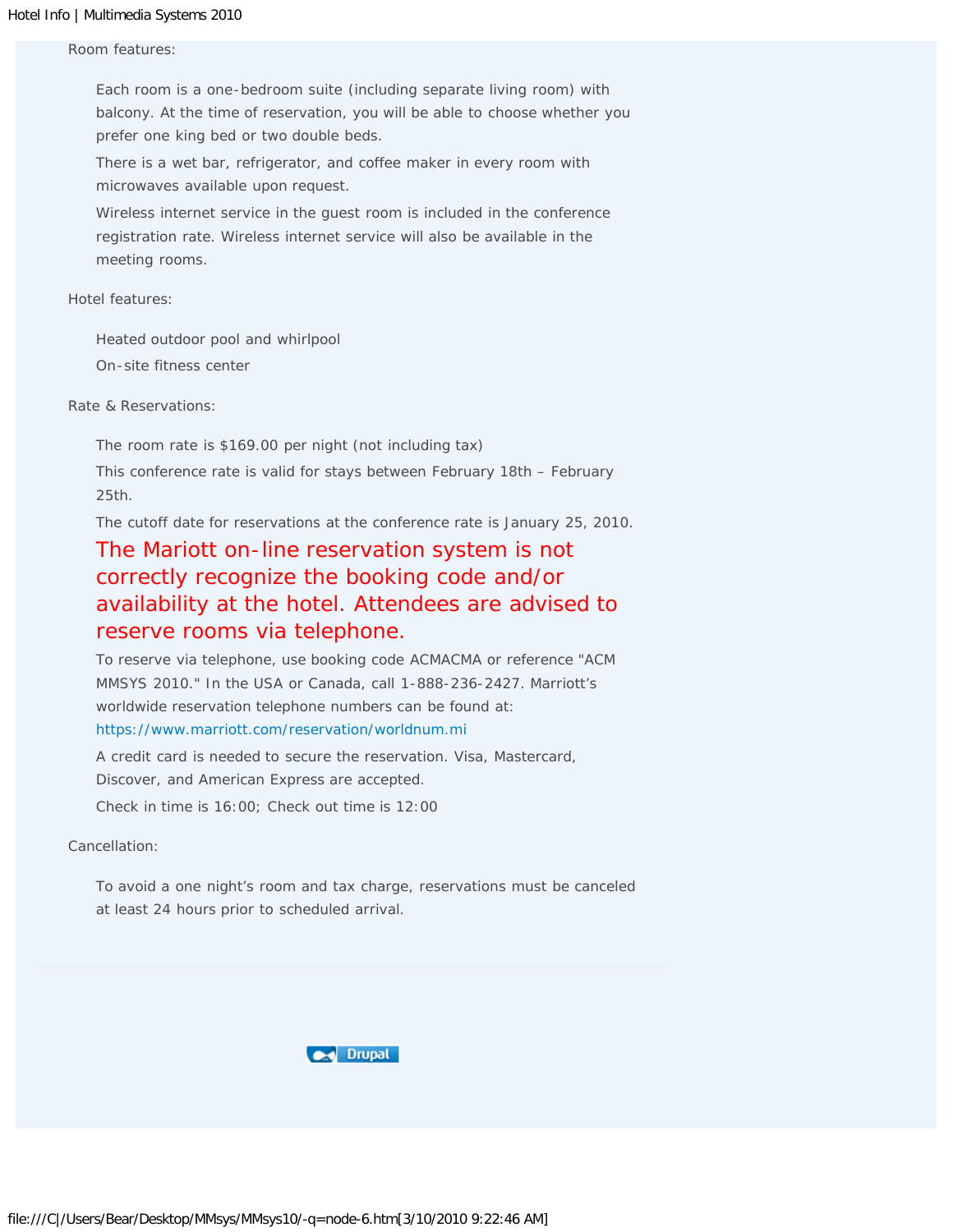<span id="page-9-0"></span>

# Organizing Committee

## General Chair

Wu-chi Feng, Portland State University

## Program Chair

Ketan Mayer-Patel, Univ. of North Carolina

## Local Arrangements Chair

Hari Sundaram, Arizona State University

# Technical Program Committee

Kevin Almeroth, UC Santa Barbara Grenville Armitage, Swinburne University of Technology Azer Bestavros, Boston University Nina Bhatti, Hewlett-Packard Dick Bulterman, CWI Surendar Chandra, University of Notre Dame Shih-Fu Chang, Columbia University Wu-Chang Feng, Portland State University Romulus Grigoras, University of Toulouse Carsten Griwodz, University of Oslo Pål Halvorsen, University of Oslo Mohamed Hefeeda, Simon Fraser University Tristan Henderson, University of St. Andrews Sugih Jamin, University of Michigan Charles "Buck" Krasic, University of British Columbia Baochun Li, University of Toronto Kang Li, University of Georgia Tom Little, Boston University Dwight Makaroff, University of Saskatchewan Laurent Mathy, Lancaster University Andreas Mauthe, Lancaster University John Miller, Microsoft Klara Nahrstedt, University of Illinois, Urbana-Champaign Wei Tsang Ooi, National University of Singapore Reza Rejaie, University of Oregon Christoph Rensing, University of Darmstadt Larry Rowe, FXPAL Nabil Sarhan, Wayne State University Travis Schluessler, Intel

# User login

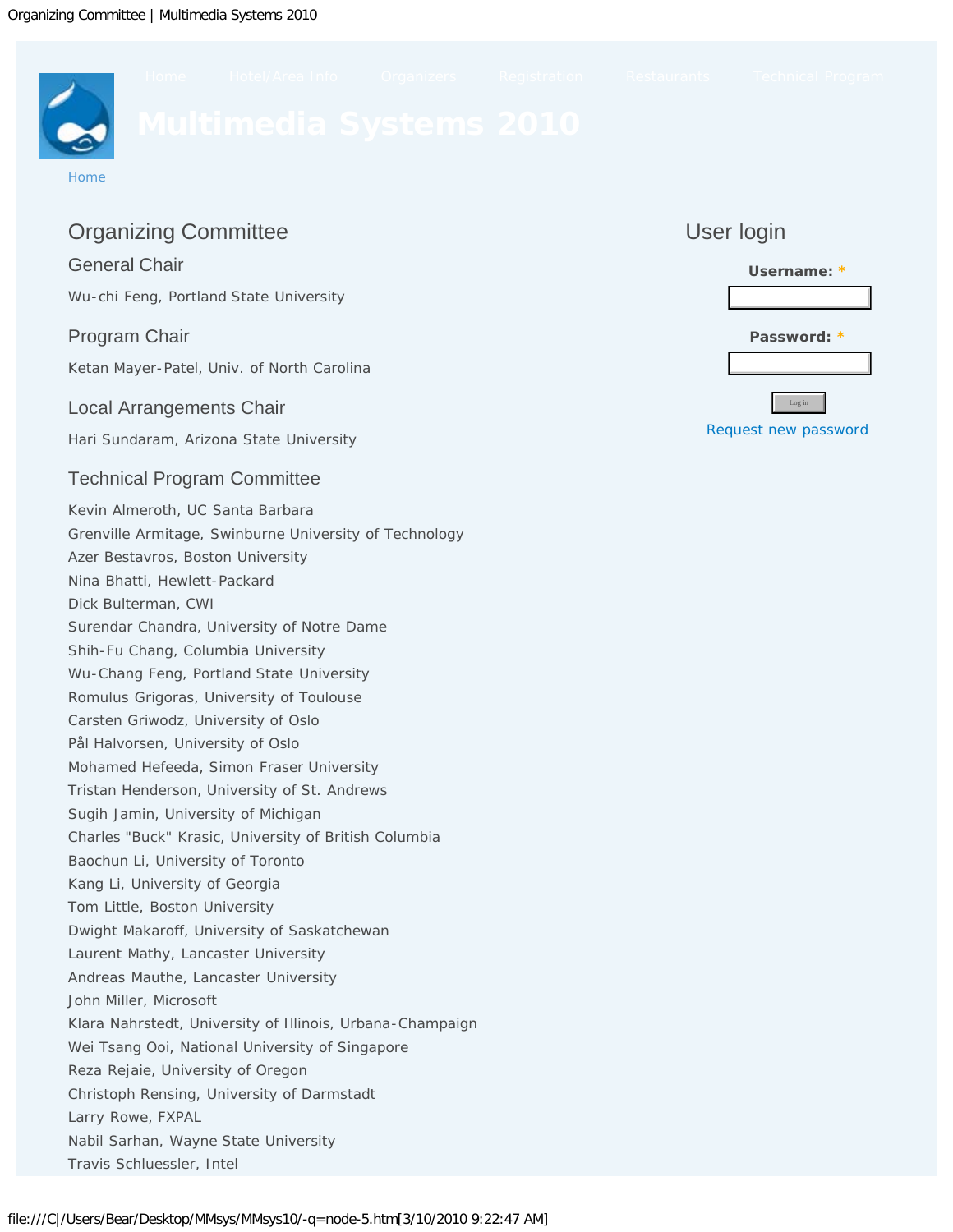#### Organizing Committee | Multimedia Systems 2010

Prashant Shenoy, University of Massachusetts, Amherst Shervin Shirmohammadi, University of Ottawa Aljoscha Smolic, Disney Research Zurich Michael Vernick, Avaya Carey Williamson, University of Calgary Lars Wolf, Braunschweig University of Technology Huahui Wu, Google Richard Yang, Yale University Aidong Zhang, University at Buffalo Roger Zimmerman, National University of Singapore Michael Zink, University of Massachusetts, Amherst

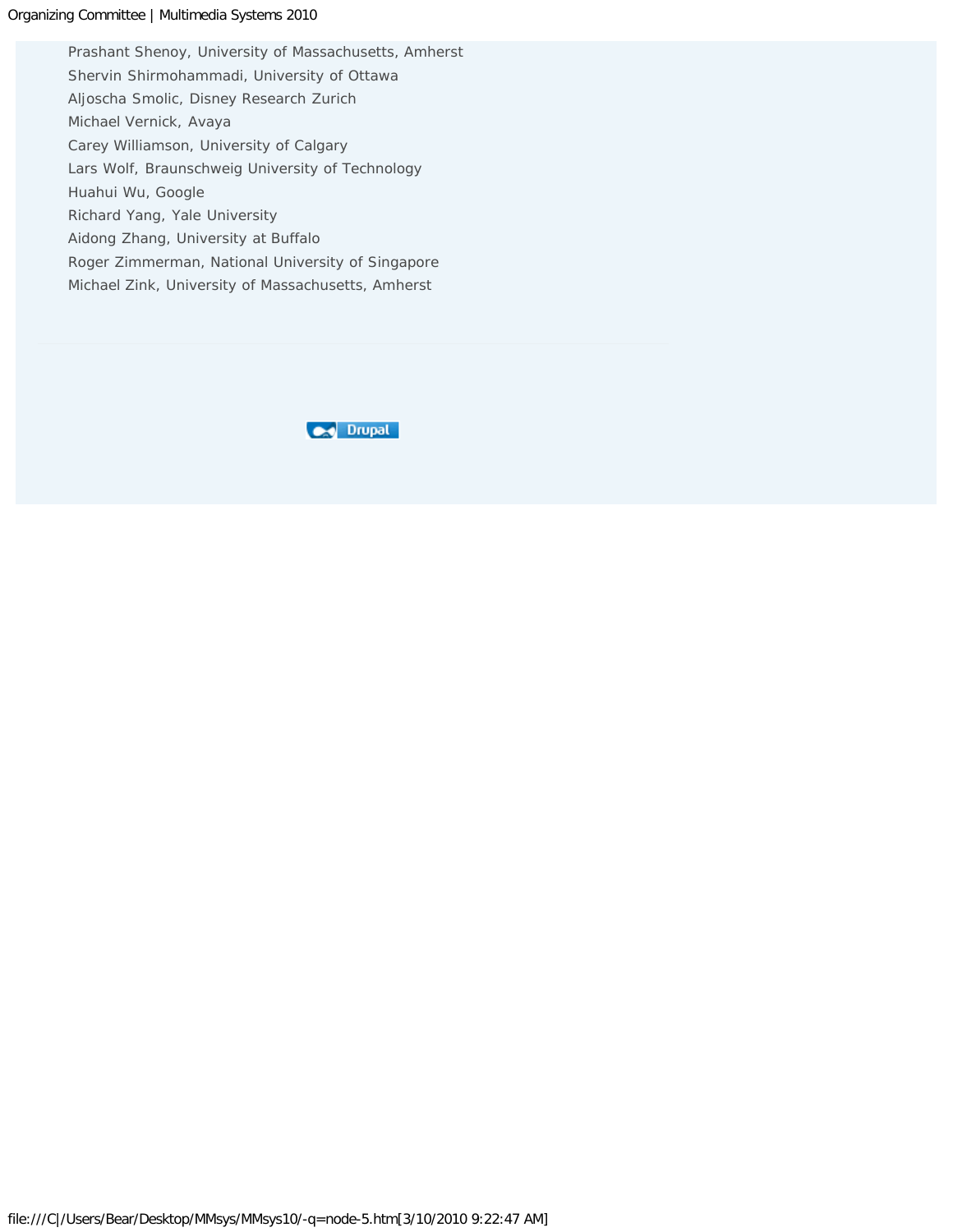<span id="page-11-0"></span>





**Password: \***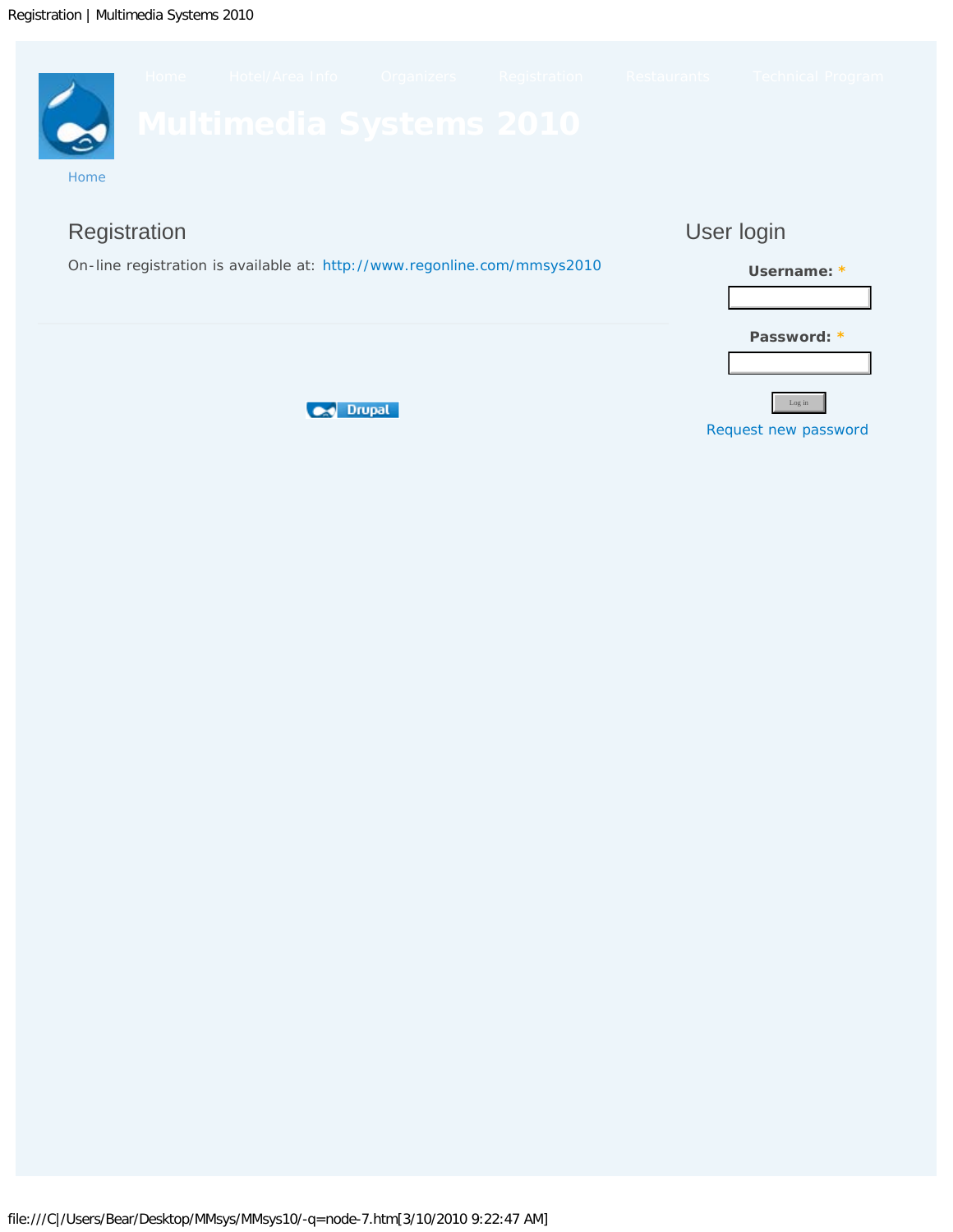<span id="page-12-0"></span>

# **Restaurants**

There are plenty of places to eat in downtown Scottsdale - a walk down Scottsdale road will lead to

many reasonably priced restaurants. Here are a few recommended ones.

# User login



Name entrée Type notes cowboy ciao \$25- 35 New American 7133 East Stetson Drive (480) 946-3111 Malee's Thai Bistro <\$20 Thai 7131 E. Main Street 480.947.6042 Petite Maison  $< $20$ New American 7216 East Shoeman Lane - Scottsdale, Arizona 85251 - 480-991-6887 - PetiteMaisonAZ.com Café Monarch  $<$  \$20 New American 6934 E 1st Ave Scottsdale, AZ 85251 (480) 970- 7682; byob, cash only FnB \$15- 25 New American 7133 E Stetson Dr #2 Scottsdale, AZ 85251 (480) 425-9463 Los Sombreros \$15- 25 Mexican 2534 N Scottsdale Rd Scottsdale, AZ 85257 (480) 994-1799 Arcadia Farms  $<$  \$15 New American 7014 E 1st Ave Scottsdale, AZ 85251 (480) 941- 5665; breakfast, lunch, no dinner The Orange Table  $<$  \$15 New American 7373 E Scottsdale Mall #6 Scottsdale, AZ 85251 (480) 424-6819; breakfast, lunch, no dinner AZ 88 | Drinks | Lounge 7353 E Scottsdale Mall Scottsdale, AZ 85251 (480) 994-5576

Map: [http://www.bing.com/maps/explore/#/zczdlxmwxbcq8k4g](javascript:if(confirm()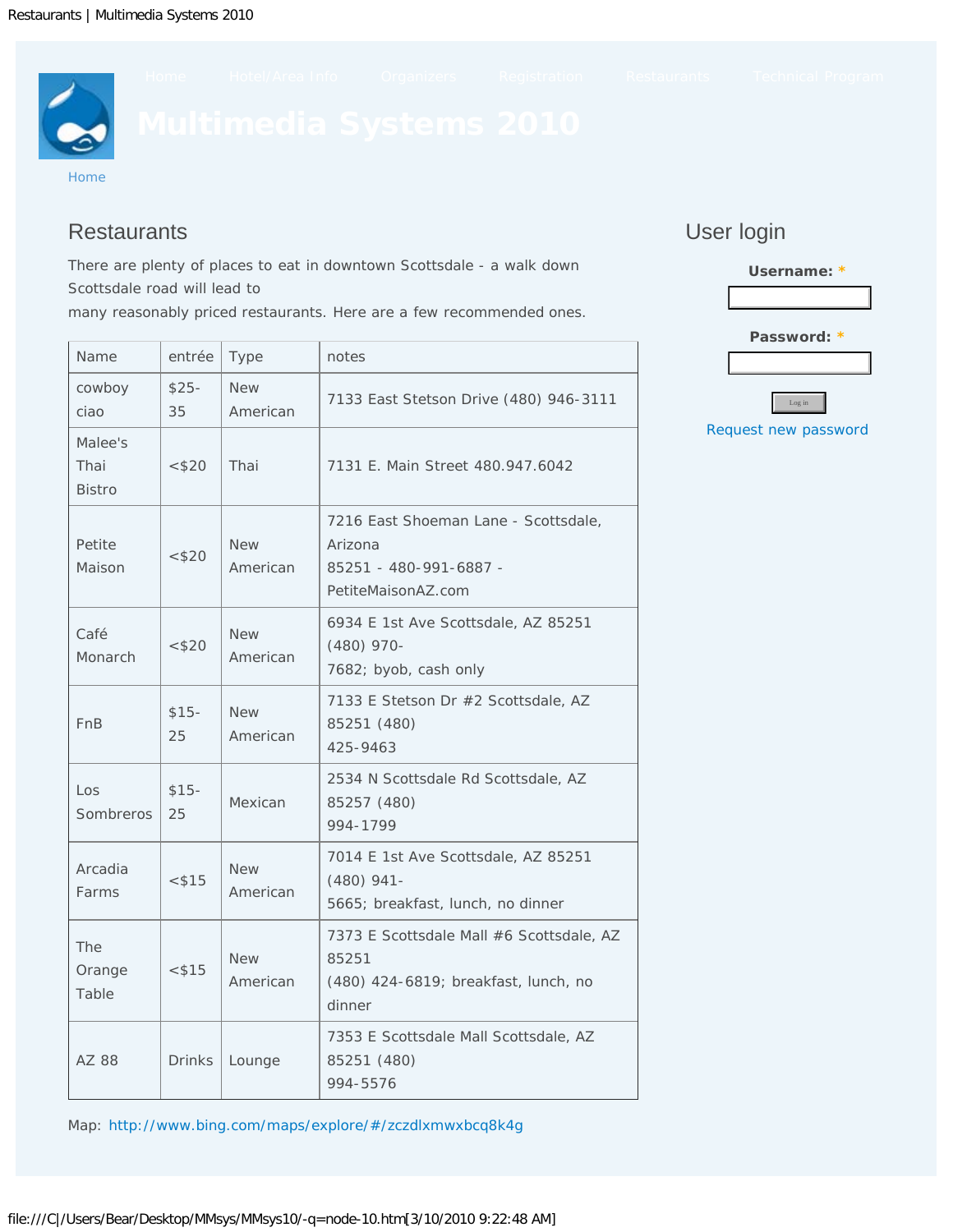| um. |
|-----|
|     |
|     |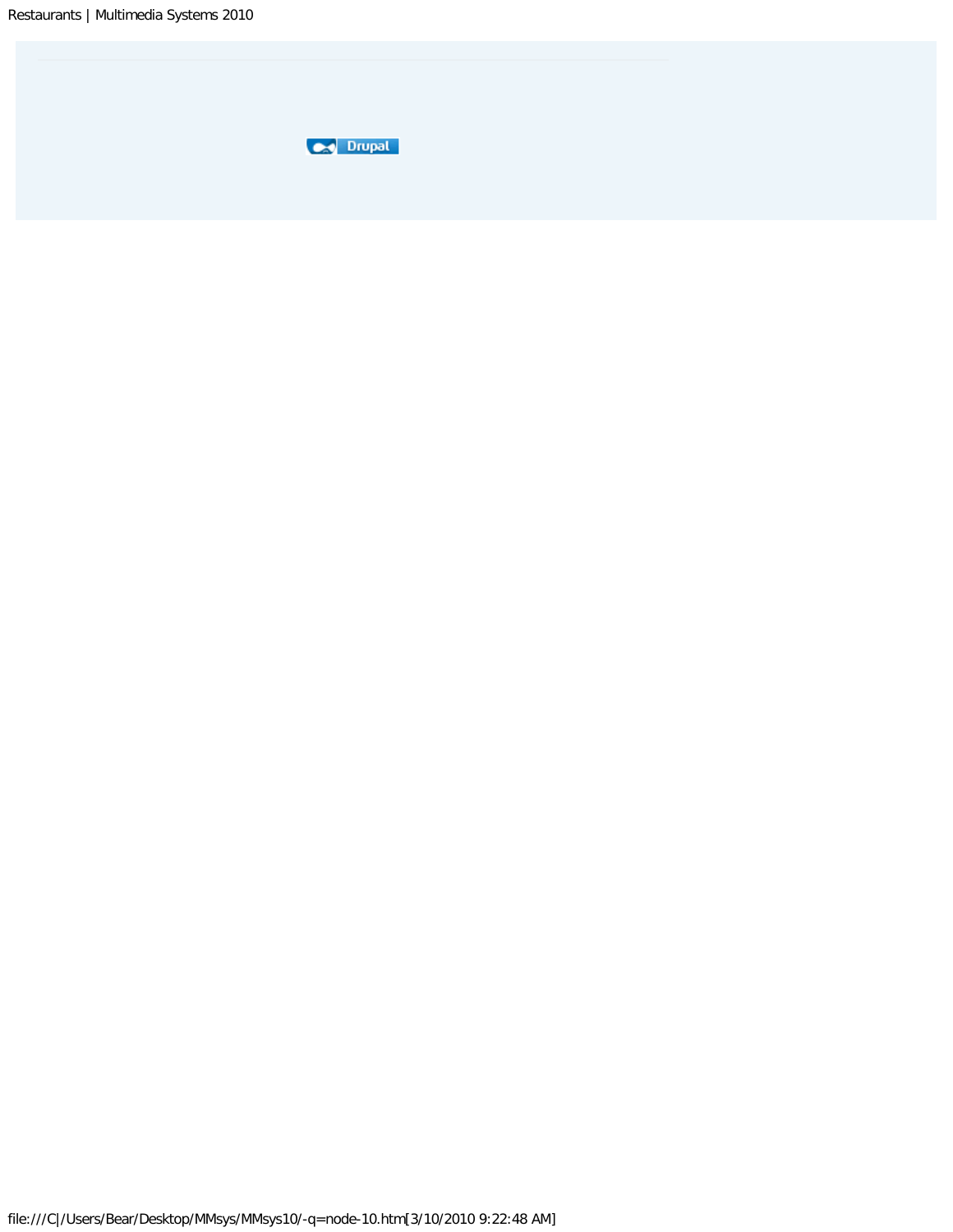<span id="page-14-0"></span>

# Technical Program

The technical program includes the following four invited papers and 25 papers selected by the program committee.

Introduction - Monday, Feb. 22, 8:30-8:45am Coding and Processing - Monday, Feb. 22, 8:45am-10:25am

**8:45am - Exploring NVIDIA-CUDA for video coding** Aleksandar Colic; Hari Kalva; Borko Furth

#### **9:10am - Exploiting Multi-level Parallelism for Low-latency Activity Recognition in Streaming Video**

Mingyu Chen; Lily Mummert; Padmanabhan Pillai; Alexander Hauptmann; Rahul Sukthankar

**9:35am - Semi-automatic Registration of Videos for Improved Watermark Detection**

Philipp Schaber; Stephan Kopf; Niels Thorwirth; Wolfgang Effelsberg

**10:00am - Low Overhead Container Format for Adaptive Streaming**  Haakon Riiser; Pål Halvorsen; Carsten Griwodz; Dag Johansen

# System Performance - Monday, Feb. 22, 10:45am-12:00pm

**10:45am - Empirical Evaluation of Latency-sensitive Application Performance in the Cloud**  Sean K Barker; Prashant Shenoy

**11:10am - Online Layered Learning for Cross-layer Optimization of Dynamic Multimedia Systems** Nicholas Mastronarde; Mihaela van der Schaar **11:35am - Storage Optimization for a Peer-to-Peer Video-on-Demand Network** 

Jagadeesh M Dyaberi; Vijay S Pai

Wireless and Mobile - Monday, Feb. 22, 1:30pm-3:10pm

**1:30pm - A Credit-based Home Access Point (CHAP) to Improve Application Performance on IEEE 802.11 Networks**  Choong-Soo Lee; Mark Claypool; Robert Kinicki

**1:55pm - Multicast Scheduling for Scalable Video Streaming in Wireless Networks**  Vladimir Vukadinovic; Gyorgy Dan

**2:20pm - Modeling and Generation of AVC and SVC-TS Mobile Video Traces for Broadband Access Networks**  Abdel Karim Al Tamimi; Raj Jain; Chakchai So-In

# User login

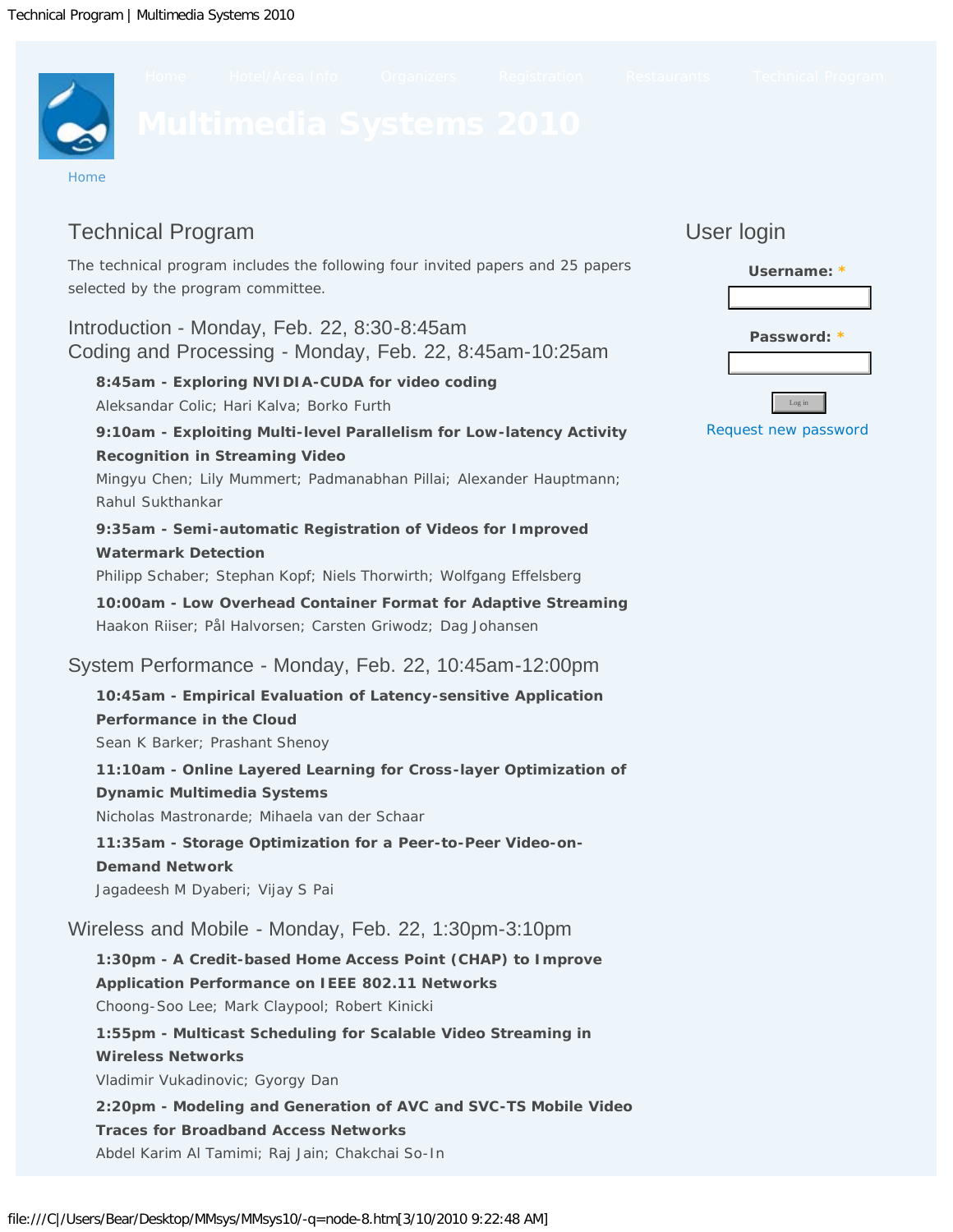**2:45pm - Video Streaming over Cooperative Wireless Networks**  Yi Liu; Mohamed Hefeeda

## Scalability - Monday, Feb. 22, 3:30pm-5:10pm

**3:30pm - Achieving Viewing Time Scalability in Mobile Video Streaming Using Scalable Video Coding** Cheng-Hsin Hsu; Mohamed Hefeeda **3:55pm - Live Peer-to-Peer Streaming with Scalable Video Coding and Networking Coding**  Shabnam Mirshokraie; Mohamed Hefeeda **4:20pm - Analysis of Peer-assisted Video-on-Demand Systems with Scalable Video Streams**  Kianoosh Mokhtarian; Mohamed Hefeeda **4:45pm - Multi-Application Inter-Tile Synchronization on Ultra-**

**High-Resolution Display Walls**  Sungwon Nam; Sachin Deshpande; Venkatram Vishwanath; Byungil Jeong;

Luc Renambot; Jason Leigh

## Streaming- Tuesday, Feb. 23, 8:30am-9:45am

**8:30am - An Evaluation of TCP-based Rate-Control Algorithms for Adaptive Internet Streaming of H.264/SVC** 

Robert Kuschnig; Ingo Kofler; Hermann Hellwagner

**8:55am - Quality-Aware Segment Transmission Scheduling in Peerto-Peer Streaming Systems** 

Cheng-Hsin Hsu; Mohamed Hefeeda

**9:20am - Paceline: Latency Management through Adaptive Output**  Aiman M Erbad; Mahdi Tayarani Najaran; Charles Krasic

Invited Papers - Tuesday, Feb. 23, 10:00am-12:00pm

**10:00am - Latency Can Kill: Precision and Deadline in Online Games**

Mark Claypool, Worcester Polytechnic Institute

**10:30am - Extending Models of Conflict and Intent Dynamics in Narrative-Based Virtual Worlds**

R. Michael Young, North Carolina State University

**11:00am - Blending Games, Multimedia and Reality**

Chris Gauthier Dickey, University of Denver

**11:30am - Reconfigurable Video Coding - a Stream Programming Approach to the Specification of New Video Coding Standards** Marco Mattavelli, EPFL

Search and Navigation - Tuesday, Feb. 23, 1:30pm-2:45pm

**1:30pm - Vector Model in Support of Versatile Georeferenced Video Search**  Seon Ho Kim; Sakire Arslan Ay; Byunggu Yu; Roger Zimmermann **1:55pm - The Video Explorer: A Tool for Navigation and Searching**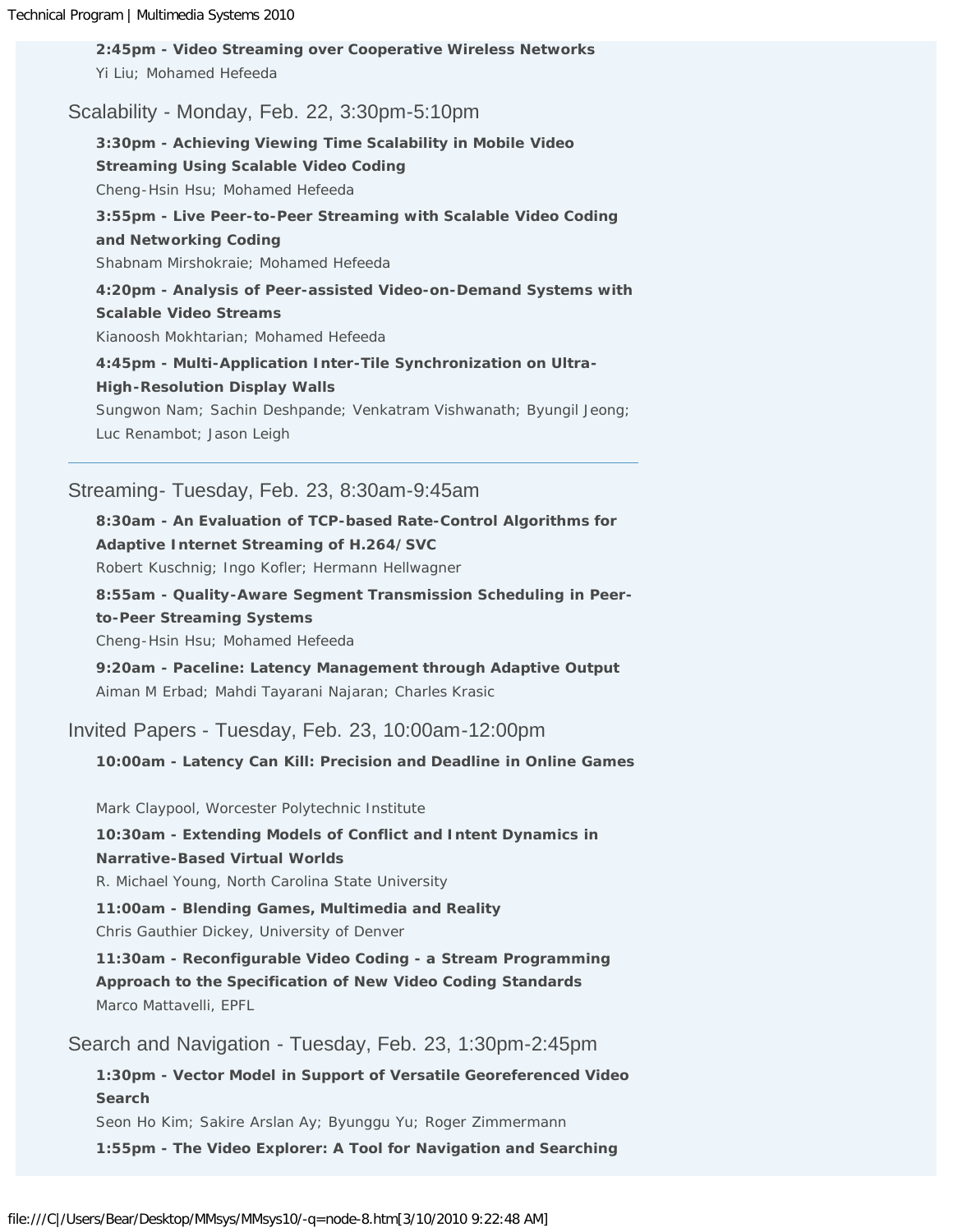**within a Single Video based on Fast Content Analysis**  Klaus Schöffmann; Mario Taschwer; Laszlo Böszörmenyi **2:20pm Supporting Zoomable Video Streams with Dynamic Regionof-Interest Cropping** Khiem Ngo; Guntur Ravindra; Axel Carlier; Wei Tsang Ooi Tele-immersion and Virtual Environments - Tuesday, Feb. 23, 3:00pm-4:40pm **3:00pm - Adaptive Mixed Reality Stroke Rehabilitation: System Architecture and Evaluation Metrics**  Yinpeng Chen; Nicole Lehrer; Hari Sundaram; Thanassis Rikakis **3:25pm - A Methodology for Remote Virtual Interaction in Teleimmersive Environments** Ramanarayan Vasudevan; Edgar Lobaton; Gregorij Kurillo; Ruzena Bajcsy; Tony Bernardin; Bernd Hamann; Klara Nahrstedt **3:50pm - UbiREMOTE: Framework for Remotely Controlling Networked Appliances through Interaction with 3D Virtual Space**  Kohta Kiyokawa; Shinya Yamamoto; Naoki Shibata; Keiichi Yasumoto; Minoru Ito

**4:15pm - Virtual Worlds Real Traffic: Interaction and Adaptation**  Alan Miller; Iain Oliver; Colin Allison